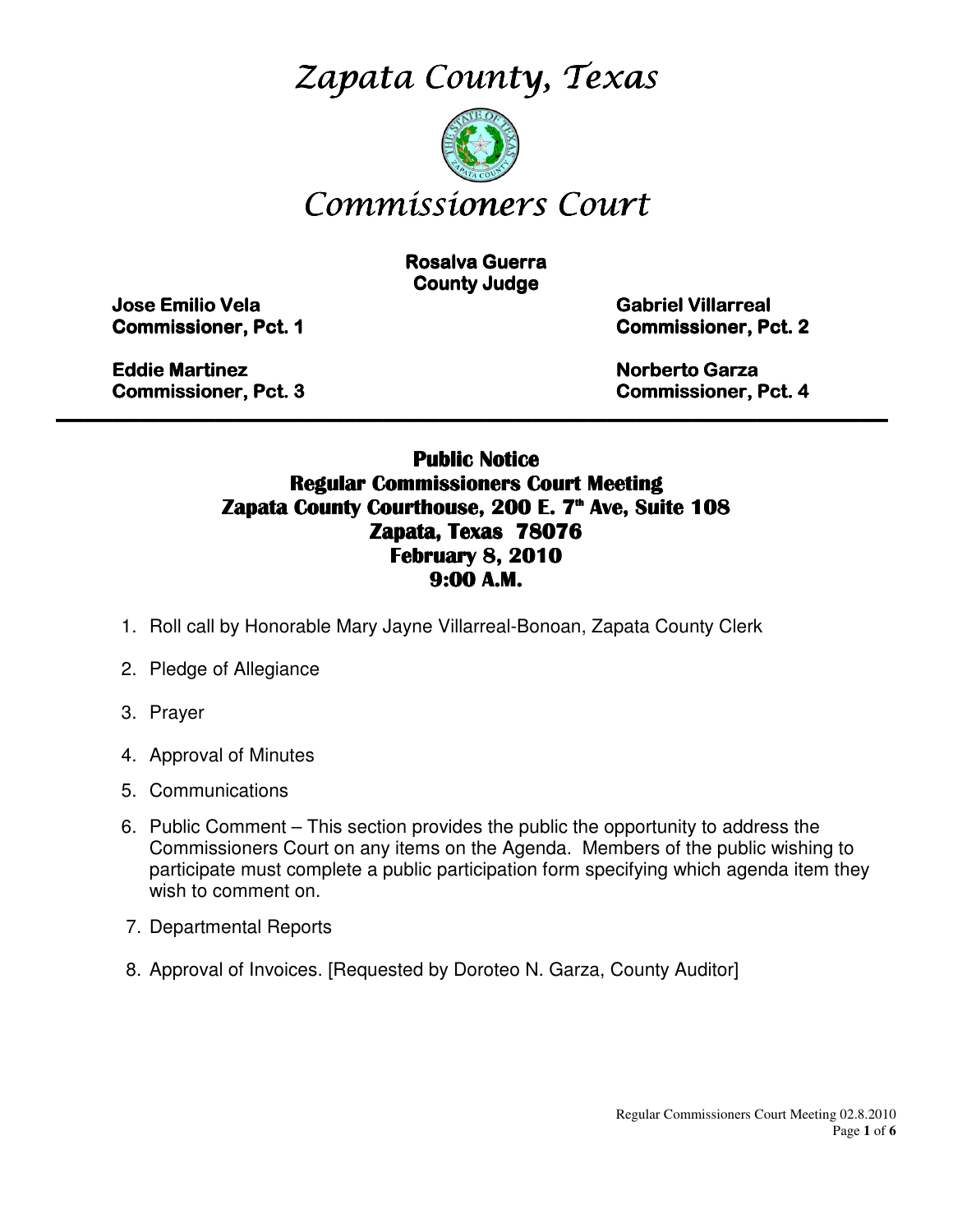## **REPORTS AND PRESENTATIONS**

- 9. Monthly business report of the Zapata County Economic Development Center (ZEDC). [Requested by ZEDC President, Peggy Umphres Moffett]
- 10. Zapata County Medical Center's monthly report. [Requested by Dr. Edmundo Garcia]
- 11. Yearly report for Historical Commission Committee. [Requested by Leticia Salinas, Chair Person Zapata County Historical Commission]
- 12. Presentation on Red Flag Compliance deadline by Lion Heart Assurance Solutions. [Requested by Nellie R. Treviño, Personnel Director]

### **DELIBERATE AND CONSIDER ACTION ON THE FOLLOWING ITEMS**

- 13. Approve request by Zapata County Postmaster to install mailboxes on city streets and provide guidelines (distance from street curb) required by Zapata County. [Requested by Commissioner Jose E. Vela Pct. 1]
- 14. Approval to obtain a licensed architect to inspect Zapata Co. Museum building and certify its completion in accordance with approved plans and specifications. [Requested by Commissioner Jose E. Vela Pct. 1]
- 15. To install a sprinkler system on the soft ball and little league fields. [Requested by Commissioner Norberto Garza, Pct. 4]
- 16. Request to buy a used 1996 GMC Dump Truck (8 yards) for San Ygnacio Landfill. Price approximately \$12,400. [Requested by Guillermo Saenz, Environmental Director]
- 17. Permission to use the Oswaldo H. & Juanita G. Ramirez Exhibit Hall on March  $7<sup>th</sup>$  to March 14<sup>th</sup>, 2010. [Requested by Monica Mendoza, Zapata County Fair Associat [Requested by Monica Mendoza, Zapata County Fair Association]
- 18. Permission to use the Oswaldo H. & Juanita G. Ramirez Exhibit Hall on March 6<sup>th</sup>, 2010 for Dog Show. [Requested by Karran Westerman, Zapata County Convention & Visitors' Bureau]
- 19. Recommendations for new members due to present members not meeting requirements of attendance and failing to contribute to the business of the commission. [Requested by Maria G. Davila, Vice-Chairperson Zapata Co. Historical Commission]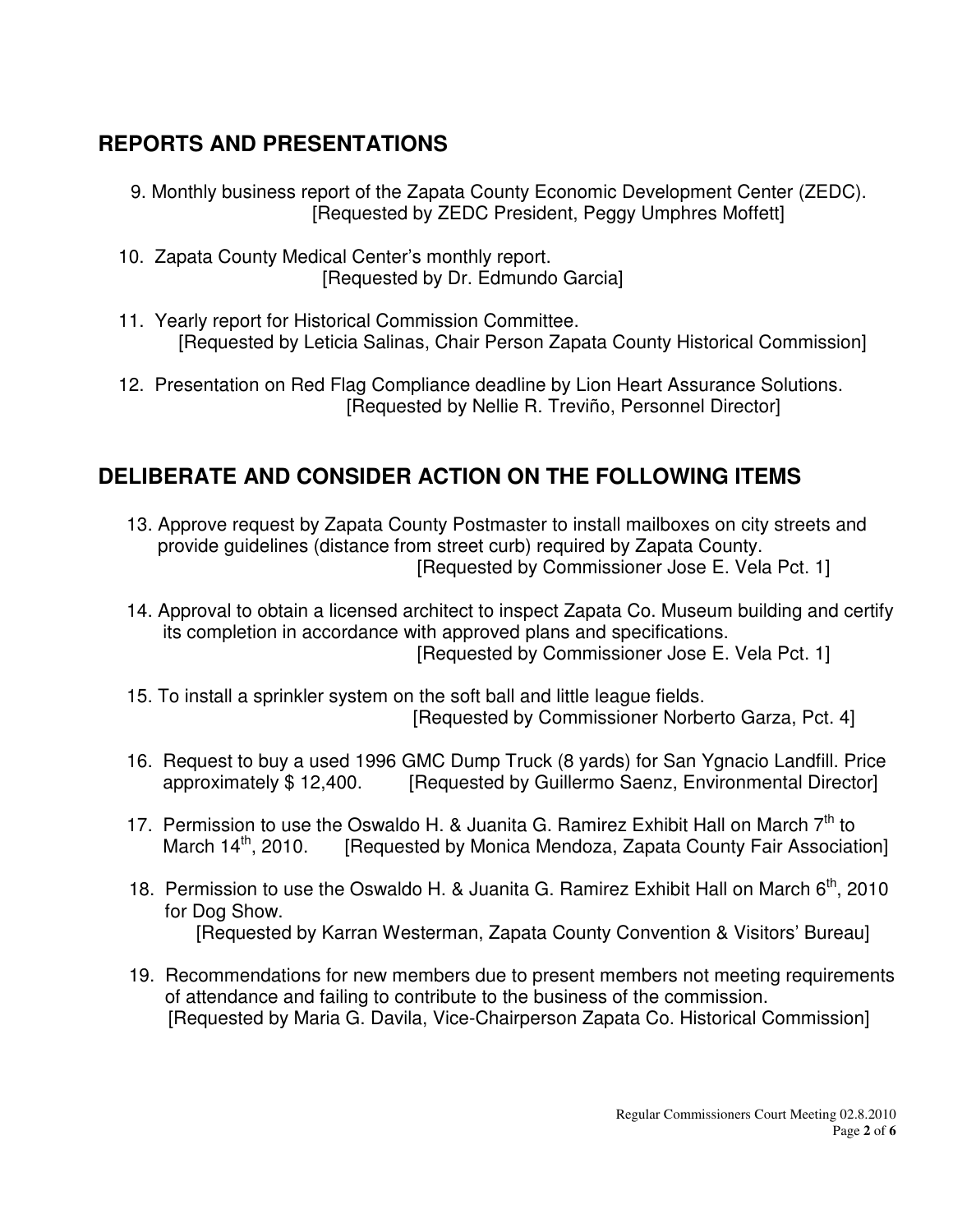- 20. To approve a draft of building permit fees. [Requested by Zaragoza Rodriguez, IV., Code Enforcement Officer]
- 21. To approve 2750 yards of caliche for Zapata County Cemetery  $\omega$  \$ 7.55 a yard (material & hauling). Out of line item 20-800-336. Amount \$20, 762.50 [Requested by Jose Mendoza, County Shop Foreman]
- 22. To approve change order No. 2 for the Zapata County Waterworks Water Treatment Plan Project. [Requested by Carlos Treviño, Jr., Water Plant Director and Rathmell Engineers]
- 23. To approve termination of employment for Alfredo Hernandez from Zapata County Waterworks. Mr. Hernandez has been absent without leave and without notification to my office for a period of more than two weeks. This constitutes abandonment of his position. [Requested by Carlos Treviño, Jr., Waterplant Director]
- 24. To approve legal services contract with the law firm of Escamilla & Poneck, Inc. for legal services. [Requested by County Judge Rosalva Guerra]

### **RESOLUTIONS AND PROCLAMATIONS**

 25. To approve a resolution for the County of Zapata, Texas authorizing signators for the Rural Technology Grant Program Contract No. RTC 803. [Requested by Mario Gonzales-Davis, Project Coordinator]

### **CONSENT ITEMS**

- 26. To install a security light at west end of Juarez Ave. in San Ygnacio. [Requested by Commissioner Gabriel Villarreal, Pct. 2]
- 27. To install a speed bump at 2201 Glenn Street in the Town of Zapata. [Requested by Commissioner Gabriel Villarreal, Pct. 2]
- 28. To install a security light at the corner of the Zapata County Airport road and Hwy. 16. [Requested by Commissioner Gabriel Villarreal, Pct. 2]
- 29. To approve street lights at the following locations:
	- Eleventh Ave. between Glenn and Fresno St. (Townsite)
	- 700 block of Glenn St. (Townsite)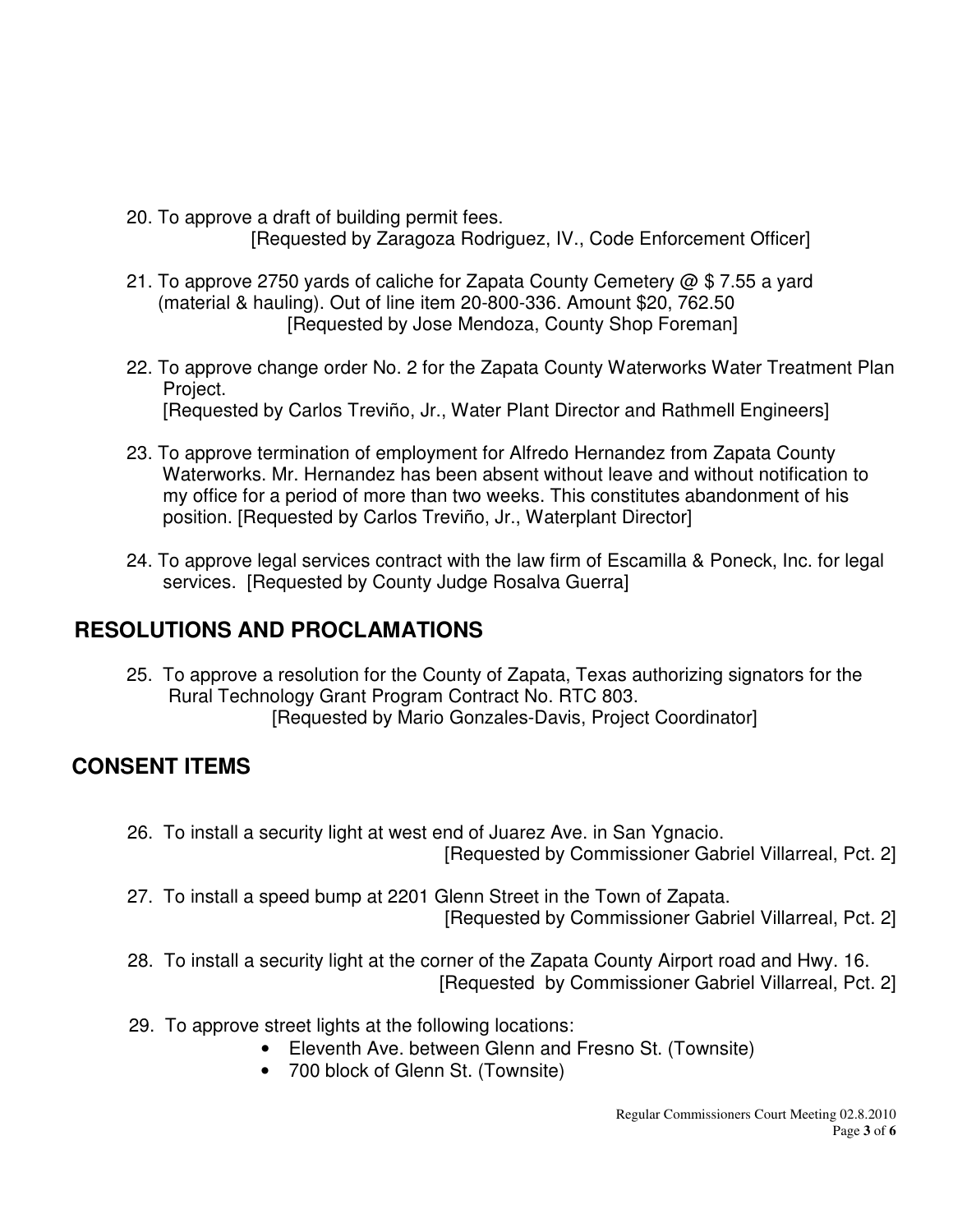30. To approve street humps at the following locations:

- Park Drive between Yucca and Cardinal St. (FLEE)
- Gonzalez Street between Martinez and Flores (Falcon Shores)
- Guerrero Street at Morales Subdivision (Chihuahua)
	- [Requested by Commissioner Jose E. Vela, Pct. 1]

31. To install a security light at 1211 Medina.

[Requested by Commissioner Norberto Garza, Pct. 4]

 32. To install a security light at 1515 Guerrero. [Requested by Commissioner Norberto Garza, Pct. 4]

- 33. To install a speed hump on 1105 Villa. [Requested by Commissioner Norberto Garza, Pct. 4]
- 34. To install a speed hump at  $4<sup>th</sup>$  & Zapata. [Requested by Commissioner Norberto Garza, Pct. 4]

 35. To install a speed hump at 412 Medina Ave. [Requested by Commissioner Norberto Garza, Pct. 4]

#### 36. To install street lights at the following locations:

- 2002 McAllen (Siesta Shores)
- 5321 Laredo Lane
- 206 Crane (Falcon Meza)

[Requested by Commissioner Eddie Martinez, Pct. 3]

37. To install speed humps at the following locations:

- 407 Eagle Street
- 5434 Garry Lane
- 5114 Grande Lane & Siesta Lane
- 2317 County Road (Falcon Lake Estates West)

[Requested by Commissioner Eddie Martinez, Pct. 3]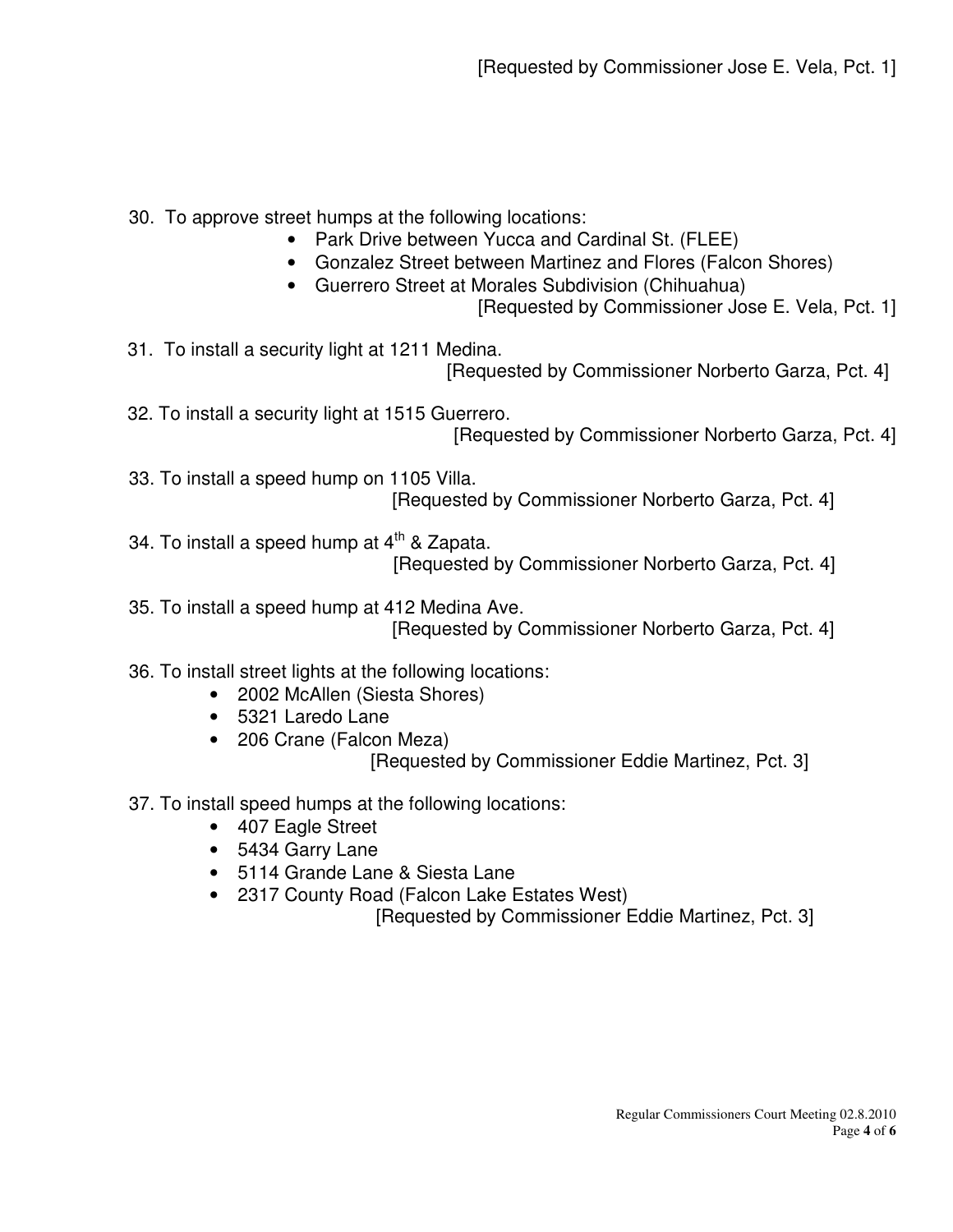38. To approve the following line item transfers as requested.

|             | <b>DEPARTMENTAL</b> | <b>LINE ITEM</b> | <b>FUND</b>         | <b>AMOUNT</b> |
|-------------|---------------------|------------------|---------------------|---------------|
| <b>FROM</b> | <b>WATER WORKS</b>  | 10-370-901       | <b>ROYALTY FUND</b> | \$13,000.00   |
| <b>TO</b>   | <b>WATERWORKS</b>   | 10-409-764       | <b>CONTRACT</b>     | \$13,000.00   |
|             |                     |                  | <b>SERVICES</b>     |               |
| <b>FROM</b> | <b>WATERWORKS</b>   | 10-370-901       | <b>ROYALTY FUND</b> | \$30,000.00   |
| <b>TO</b>   | <b>WATERWORKS</b>   | 10-409-763       | <b>CONTRACT</b>     | \$30,000.00   |
|             |                     |                  | <b>SERVICES</b>     |               |
| <b>FROM</b> | <b>WATERWORKS</b>   | 10-370-901       | <b>ROYALTY FUND</b> | \$10,000.00   |
| <b>TO</b>   | <b>WATERWORKS</b>   | 10-409-753       | <b>SPECIAL</b>      | \$10,000.00   |
|             |                     |                  | <b>MATERIAL</b>     |               |

To meet budget requirements. [Requested by Carlos Treviño, Jr., Waterplant Director]

**Note 1 Gov't Code Ann 551.071, Consultation with Attorney Note 2 Gov't Code Ann 551.072, Real Property Note 3 Gov't Code Ann 551.074, Personnel Matters Note 4 Gov't Code Ann 551.076, Security** 

The Commissioners Court will consider the following items in Executive Session. The Commissioners Court may also consider any other matter posted on the agenda if there are issues that require consideration in Executive Session and the Commissioners Court announces that the item will be considered during Executive Session.

# **EXECUTIVE SESSION**

- 39. Consultation with County Attorney in regards to the San Ygnacio Street and Drainage Improvements Project. [Requested by Commissioner Gabriel Villarreal Pct. 2]
- 40. Discussion and possible action to pay for damages on vehicle due to pot hole located on the 1600 block of Roma St. [Requested by County Auditor Doroteo Garza and Nellie R. Treviño, Personnel Director]